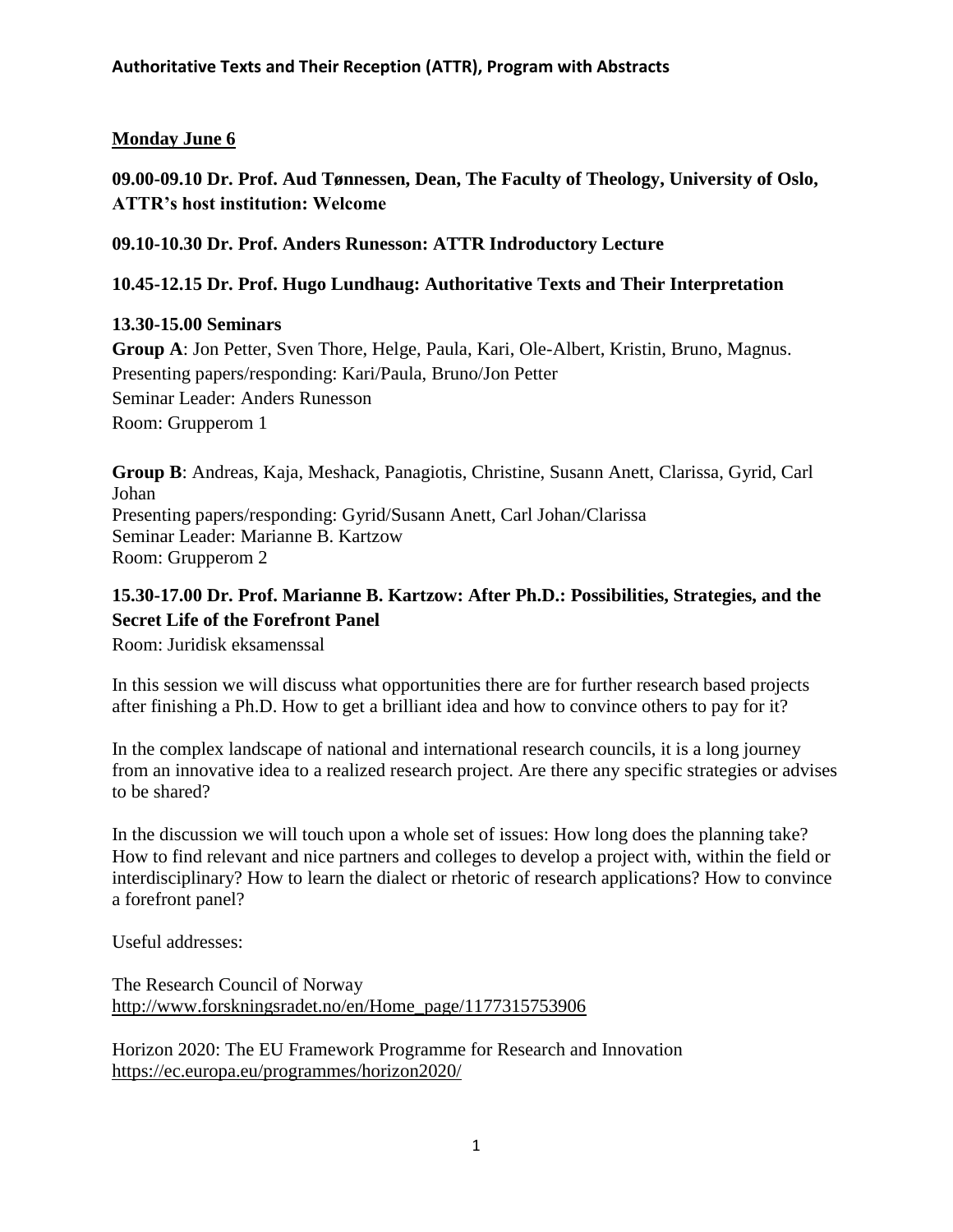ERC Starting Grants (are designed to encourage young talented research leader to gain independence in Europe and to build their own careers) [https://erc.europa.eu/funding-and](https://erc.europa.eu/funding-and-grants/funding-schemes/starting-grants)[grants/funding-schemes/starting-grants](https://erc.europa.eu/funding-and-grants/funding-schemes/starting-grants)

#### **19.00 Restaurant Ni&Tyve**

Address: Parkveien 29, a short walk from Domus Academica (through the Royal Park), www.niogtyve.no

### **Tuesday June 7**

# **09.00-10.30 Dr. Prof. H. Jefferson Powell: The rise of the US constitutional tradition: 1292- 1835.**

Room: Auditorium 5

The American boast that the US Constitution is the oldest national constitutional instrument is not entirely false, but it implies a great over-simplification of the process by which the Constitution came to be viewed (as it is today) as the ultimate, authoritative legal text within the US legal system. Indeed, one of the most basic constitutional questions facing the United States in the first decades of the Republic was the issue of what role the document labeled "the Constitution of the United States" would play in the Republic's political and social life, and the understanding that was clearly in place by the death of Chief Justice John Marshall in 1835 was the product of a very long constitutional prehistory as well as intense post-adoption debate in the 1790s. We will look at the process by which the Constitution acquired its modern status through four stages, although our discussion will focus on the third.

(a) the emergence of a common law tradition of political-legal inquiry (William Bereford's appointment to the Court of Common Pleas in 1292 serving as a convenient starting point);

(b) the period 1775-1789 during which Americans experimented with the formulation and implementation of written constitutional documents culminating in the federal Constitution;

(c) the time of intense partisan, ideological and political debate from 1791-1803 which saw, on the intellectual level, a struggle between the usually Federalist image of the Constitution as primarily an authorization for national decisionmaking about social welfare and the usually Republican understanding of the Constitution as a legal instrument limiting national power and to be construed like any other legal text;

(d) the era of consolidation in which the major institutions of American political life came to agree on an understanding of the Constitution as a document that is at one and the same time a symbol of national unity and a controlling text interpreted from a common law perspective. The death of moderate Federalist Chief Justice Marshall, who played a significant role in shaping this understanding, serves as a marker for the end of the period.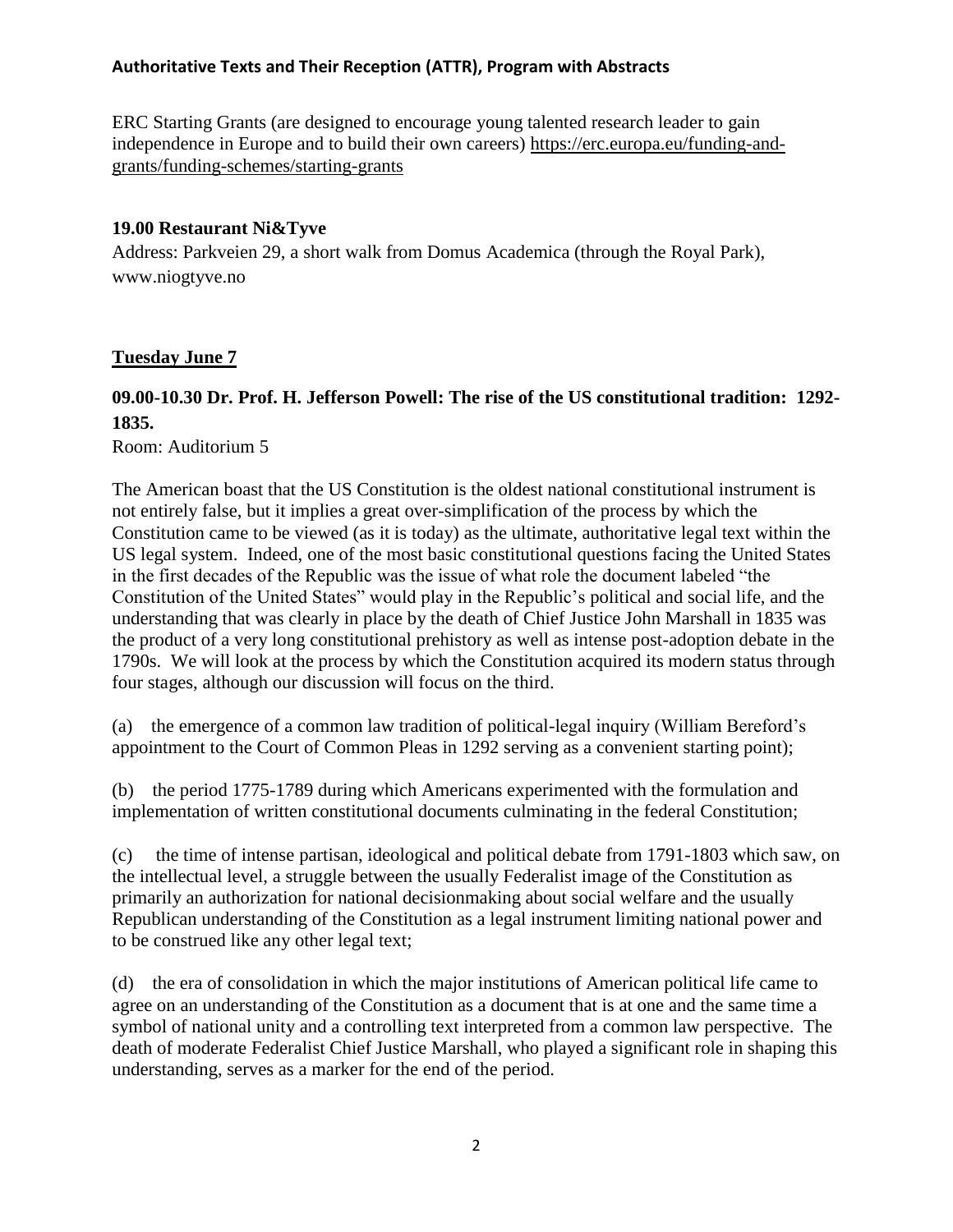### **10.45-12.15 Seminars**

**Group C**: Kaja, Meshack, Ole-Albert, Susann Anett, Magnus, Gyrid Presenting papers/responding: Ole-Albert/Magnus, Susann Anett/Gyrid Seminar Leader: Søren Room: Grupperom 1

**Group D**: Helge, Paula, Kari, Clarissa, Carl Johan Presenting papers/responding: Paula/Kari, Clarissa/Carl Johan Seminar Leader: Gabriel Room: Grupperom 2

**Group E**: Andreas, Jon Petter, Sven Thore, Panagiotis, Kristin, Bruno Presenting papers/responding: Jon Petter/Bruno, Sven Thore/Panagiotis Seminar Leader: Hugo Room: Juridisk eksamenssal

### **13.00 Edvard Munch's "The Frieze of Life" (Aula paintings)**

Room: Aula. Meeting point: Domus Medica, the stairs outside the building.

Dr. Vemund Blomkvist will give a short introduction to Edvard Munch's famous frieze.

(A representative from EA will open the gate, vakttelefonen (if necessary) 90131755)

Another version of the Frieze can be seen at the Munch museum.

<http://munchmuseet.no/en/munch>

## **13.30-17.00 Dr. Kerstin Fritsches: How to shape your profile for careers within and outside academia**

Room: Juridisk eksamenssal

Preparing your profile for a successful application is a process that needs to start long before you actually apply for positions, whether you are aiming for a career in, or outside, academia. The ever-tighter market for academic positions has made a strategic approach to planning your next steps essential. If you are looking for careers outside academia, additional challenges are often limited awareness about the options, lack of obvious role models, nervousness about seeking support for the transition and uncertainty about how skills learned in academia translate to the outside world.

This interactive, practical workshop will guide you through the essential steps in building your profile from a research base. It will cover how to go about deciding on the career pathway that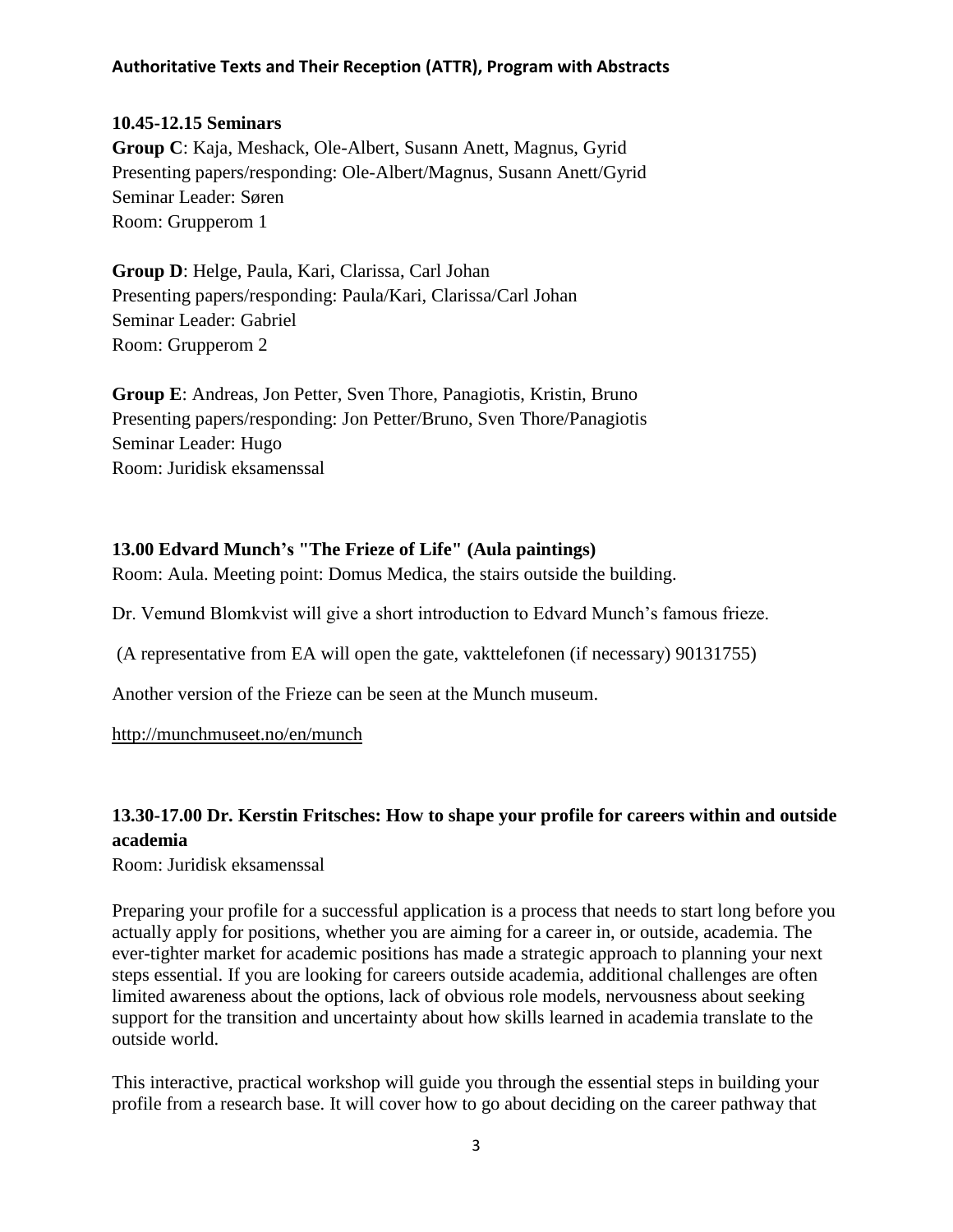would suit your strengths and preferences, and finding role models who can help you develop strategies that are right for you. You will be introduced to the transferable skills that employers most often look for, how to build the relevant capabilities and track record, and how best to demonstrate these in applications and interviews.

About the presenter, Dr. Kerstin Fritsches, and PostdocTraining: Kerstin is a former research fellow in neuroscience who spent the majority of her 12-year research career on soft money, with first-hand experience of the challenges facing early career researchers and a strong track record in postdoc affairs and career development. A lack of effective career training for PhDs led Kerstin to found PostdocTraining [\(www.postdoctraining.com\)](http://www.postdoctraining.com/) in 2011, to bridge a gap in professional development by delivering support tailored specifically for early career researchers. PostdocTraining provides career development support and mentoring for researchers worldwide and Kerstin has become a sought-after workshop facilitator on topics such as career planning and research leadership, both in Europe and Australia.

### **Wednesday 8**

### **Field Trip: Reception of Authoritative Texts in Art**

We meet at 9.30, at the main entrance of Samson Bakery, Majorstuhuset (Kirkeveien 64). We will take train #1 to Slemdal at 9.43.

Dr. Vemund Blomqvist, Assoc. Prof of NT, UiO, will lead us through the day.

The theme of this excursion is «authoritative texts in art». We explore the works of the brothers Gustav and Emanuel Vigeland. Their works are interesting to study synoptically, especially because of the accusations of plagiarism that came up early in the careers of the two brothers. We begin in the Tomba Emanuelle, the magnum opus and also the mausoleum of the artist. After lunch at Frognerseteren Restaurant, we are given a guided tour of the Gustav Vigeland Museum by Elin-Therese Aarseth. After the guided tour we will have time to roam the Vigeland Park close to the Museum.

### <http://emanuelvigeland.museum.no/museum.htm>

[www.frognerseteren.no](http://www.frognerseteren.no/)

[www.vigeland.museum.no](http://www.vigeland.museum.no/)

<http://www.vigeland.museum.no/en/vigeland-park>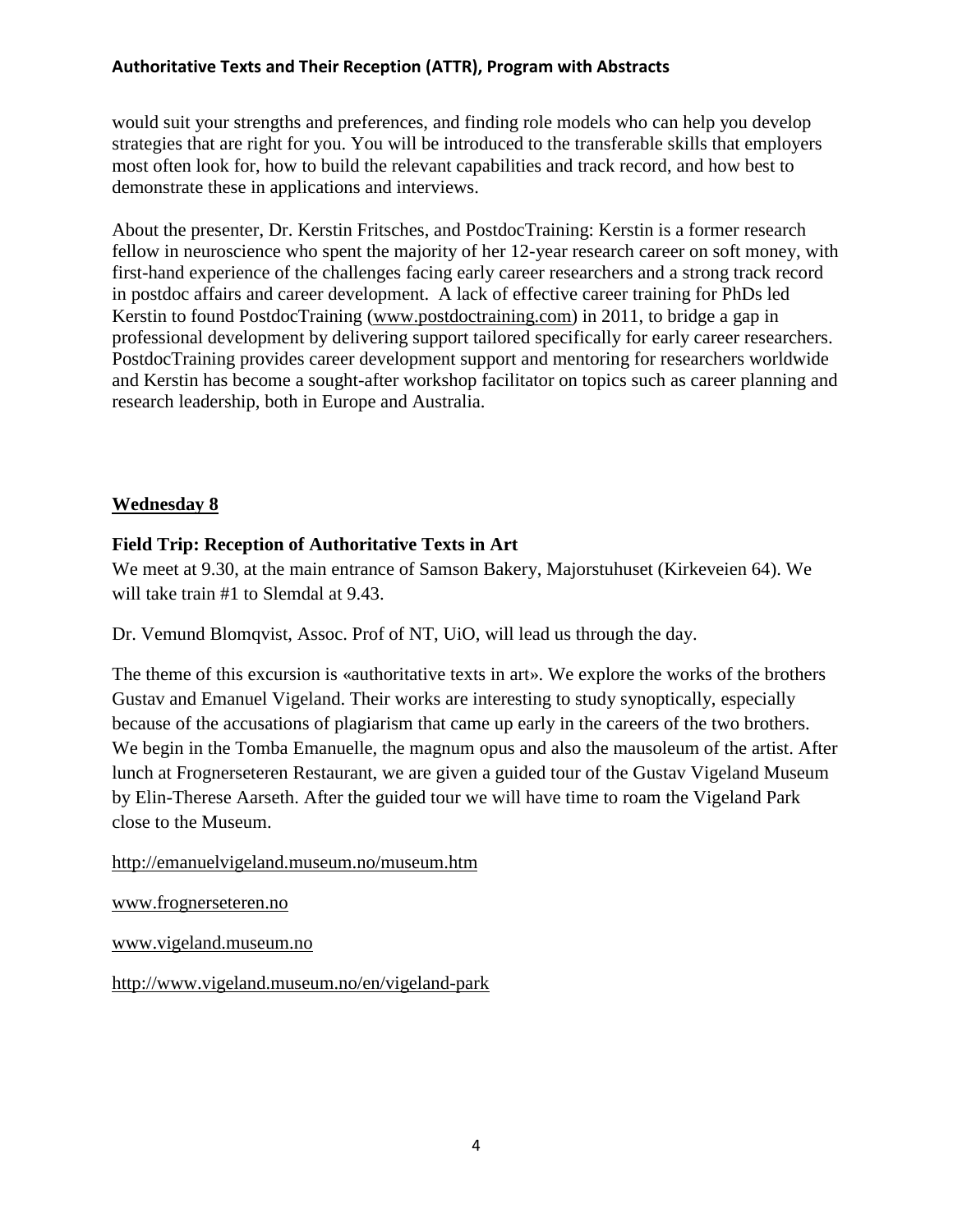## **Thursday 9**

### **Dr. Prof. Gabriel Levy: Method and Theory of Authoritative Texts**

The session will focus on methodological and theoretical questions related to studying authoritative texts. I first address the question:

*What is a text?* I will encourage everyone to consider the concept of text very widely, to include read materiality embodied in any number of media technologies. In this sense even certain tweets could be considered authoritative texts. We will discuss how technology augments or constrains the notion of authoritative texts.

We then address the question:

*What makes a text authoritative?* There are many possible answers to this question. I present the case that John Searle's theory of "status functions," goes a long way to helping us understand what makes some texts authoritative. For a text to be considered authoritative, its status must be changed in the communicative dynamic. In this sense, rituals should be seen as one of the ways in which texts become authoritative.

We will then discuss the methodological constraints in studying such texts.

In the last part of the session we will take up an example based on this theoretical and methodological discussion. Authoritative texts appear to be read in a special way, so we will explore the hermeneutics of authoritative texts. We will address the question:

*When does a non-authoritative text become authoritative (or vice-versa)?* I will get at this issue from a cognitive perspective. One angle on the question concerns discerning the difference when certain texts are tagged either as fact or fiction. I bring these issues to bear on the Palestinian-Israeli conflict, examining some of the key authoritative texts that surround the conflict, including the Biblical book of Zechariah, the two contradictory letters from the British government (Hussein-McMahon and Balfour), and various UN documents. These documents move us into issues about the relation between 'religious' authoritative texts and legal authoritative texts in the context of international law.

Students should be prepared to discuss all of these questions and answer them in their own ways.

### **10.45-12.15 Seminars**

**Group F**: Andreas, Sven Thore, Ole-Albert, Kristin, Magnus, Panagiotis, Gyrid Presenting papers/responding: Andreas/Kristin, Magnus/Ole-Albert Seminar Leader: Anders Runesson Room: Grupperom 1

**Group G**: Kaja, Meshack, Helge, Paula, Christine, Susann Anett, Kari Presenting papers/responding: Kaja/Helge, Christine/Meshack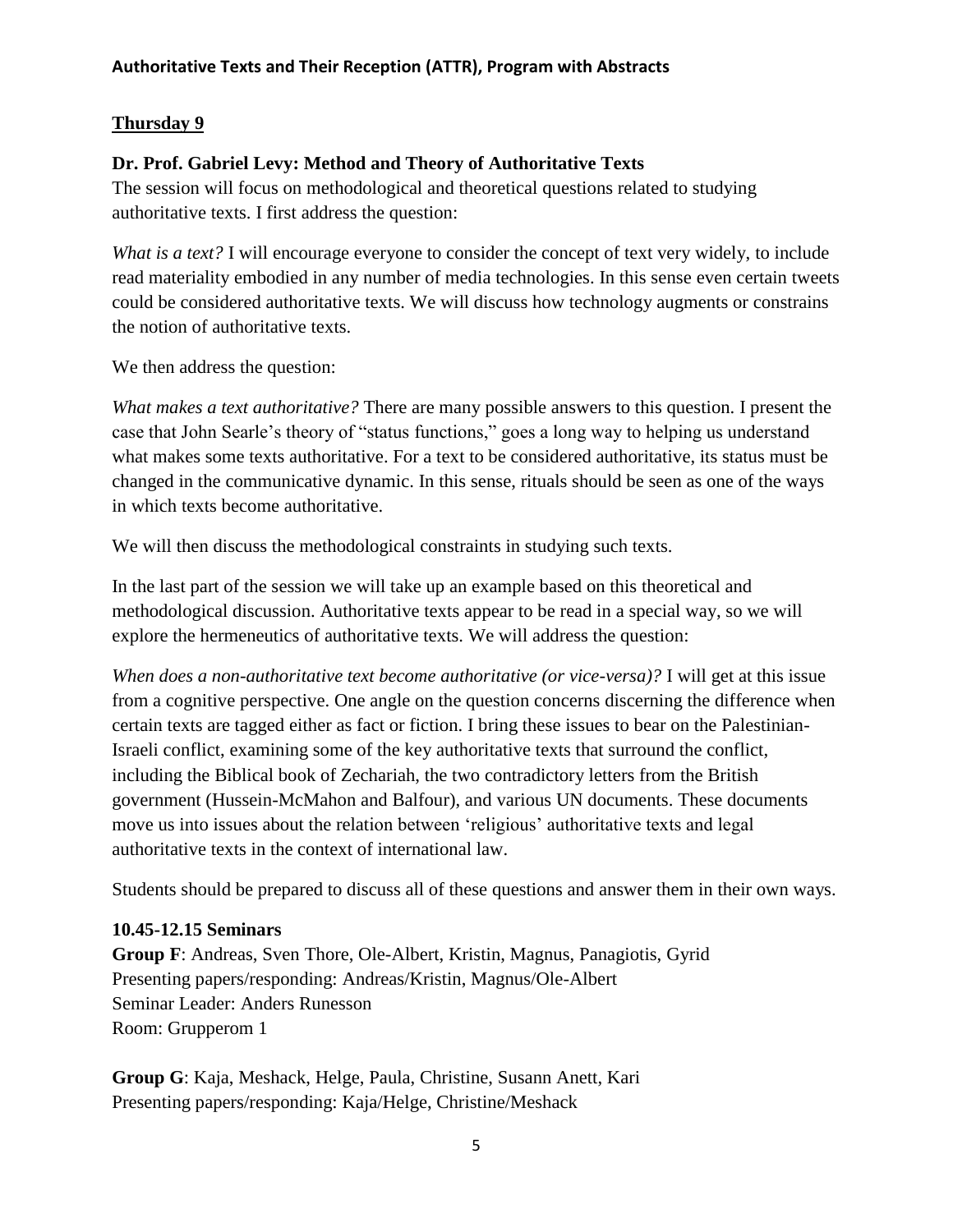Seminar Leader: Hugo Lundhaug Room: Grupperom 2

#### **13.30-15.00 Seminars**

**Group H**: Andreas, Meshack, Ole-Albert, Kristin, Christine, Susann Anett, Gyrid, Kari Presenting papers/responding: Meshack/Christine, Kristin/Andreas Seminar Leader: Vemund Blomkvist Room: Grupperom 1

**Group I**: Kaja, Jon Peter, Sven Thore, Helge, Paula, Panagiotis, Magnus, Presenting papers/responding: Helge/Kaja, Panagiotis/Sven Thore Seminar Leader: Halvor Moxnes Room: Grupperom 2

### **Dr. Prof. Em. Halvor Moxnes: Seminar on «Interdisciplinary insights»**

The seminar will encourage discussion of common aspects, theories and perspectives in our various disciplines (e.g. how theorists from cultural studies, gender studies etc. provide a common intellectual basis).

But we will also look at how perspectives from other disiciplines change traditional ways of working within our respective disciplines. I will provide some examples, I hope you will bring examples from your own projects.

Biblical studies have traditionally employed material and perspectives from classical studies to contextualize interpretation of Biblical texts ( see the brief description of Reidar Aasgaard's dissertation on Christian siblingsship in Paul:

[https://books.google.no/books/about/My\\_Beloved\\_Brothers\\_and\\_Sisters.html?id=jiFVAAAAY](https://books.google.no/books/about/My_Beloved_Brothers_and_Sisters.html?id=jiFVAAAAYAAJ&redir_esc=y) [AAJ&redir\\_esc=y\)](https://books.google.no/books/about/My_Beloved_Brothers_and_Sisters.html?id=jiFVAAAAYAAJ&redir_esc=y).

A more recent trend is the use of sociology, social anthropology in studies of biblical texts, combined with empirical studies and fieldwork , see the presentation of the dissertation by Elia Mligo [\(https://www.duo.uio.no/handle/10852/32975\)](https://www.duo.uio.no/handle/10852/32975).

A third type of interdisciplinarity is made up of studies of the reception of biblical texts within a contemporary political and ideological context, see H. Moxnes, *Jesus and the Rise of Nationalism* as an example [\(http://www.tf.uio.no/english/research/projects/jcc/publications/jesus-rise-of-nationalism.html\)](http://www.tf.uio.no/english/research/projects/jcc/publications/jesus-rise-of-nationalism.html)

### **19.00 Olympen Mat og Vinhus**

Address: Grønlandsleiret 15, www.olympen.no